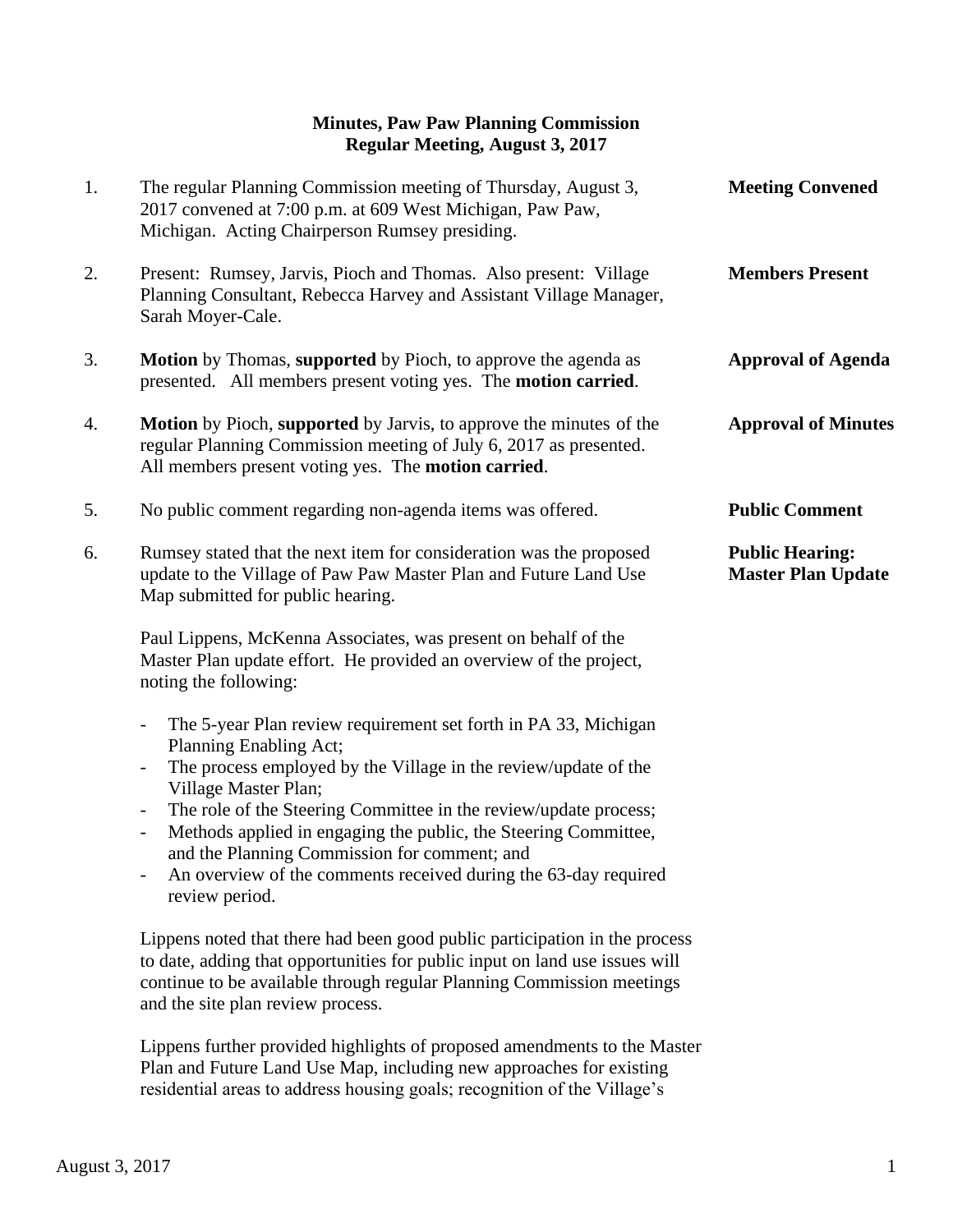gateway corridors; clear connections to the outcomes of the Target Market Analysis and Project Rising Tide as they relate to the attraction of the talent workforce with affordable housing in walkable areas; continued emphasis on the Village Revitalization Area; and, a change in the transportation element to reflect the importance of a multi-modal system (ie. biking routes, recreational trailway system, etc.). He summarized that the updated Plan seeks to reinforce and expand existing policies and respond to the feedback received in the update process.

 Nancy Kolosar questioned where information on the proposed Master Plan could be found. She stated that she does not have access to a computer and was not aware of the update process that occurred during the last year. Felicia Smith agreed that there was a communication problem regarding the Plan update process. She stated that she was not aware of the project or of the meetings held to discuss the Plan.

 Rumsey provided a detailed overview of the process used to review/update the Plan and the notifications that were made throughout the process. He advised that public participation has been good and abundant feedback received. Rumsey further noted that the process complied with all State/Village noticing requirements.

 General discussion then ensued in response to questions posed regarding the Future Land Use Map and the existing/proposed trailway routes.

 No further public comment was offered and the public comment portion of the public hearing was closed.

 **Motion** by Pioch, **supported** by Thomas, to recommend Village Council adoption of the updated Village of Paw Paw Master Plan and Future Land Use Map in recognition of the following findings:

- 1. The proposed updates bring the Plan into compliance with the requirements of Michigan Public Act 33 of 2008, as amended (Michigan Planning Enabling Act).
- 2. The proposed updates ensure the goals and vision presented in the Plan are consistent with the current vision of the Village.
- 3. All comments received during the required 63-day review period and the public hearing have been considered.

All members present voting yes. The **motion carried.**

7. Rumsey stated that the next item for consideration was the proposed **New Business**: amendments to the sign standards for the Downtown Overlay District set **Text Amendment**  forth in Section 42-259. He noted that draft revisions had been provided **DOD Sign**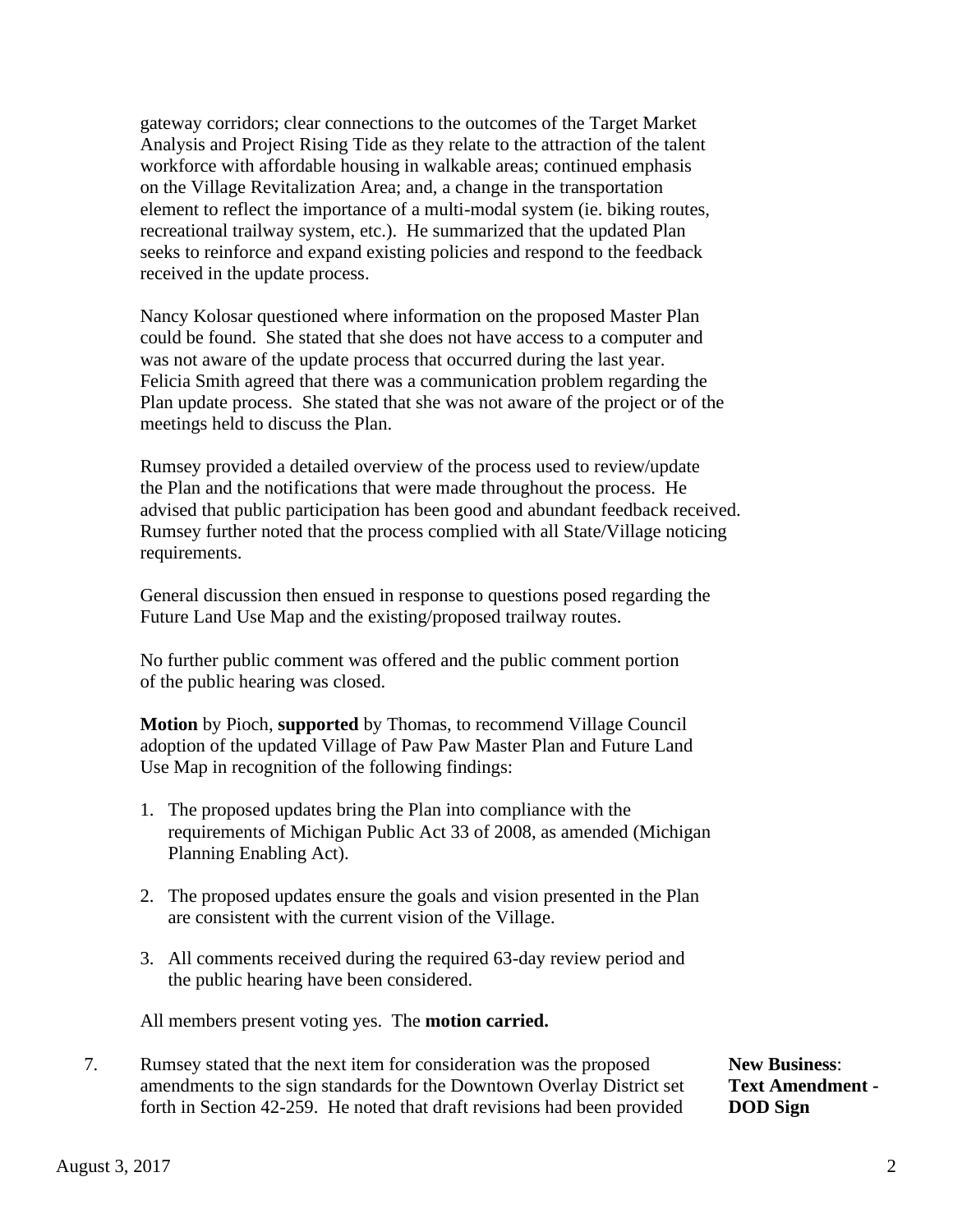## Harvey provided an overview of the draft revisions, noting that the changes are proposed to bring the sign standards for the Downtown Overlay District and Village Revitalization PUD District into alignment with the updated sign regulations recently recommended for approval.

 **Motion** by Pioch, **supported** by Thomas to accept the proposed amendments to Section 42-259 as drafted and schedule same for public hearing. All members present voting yes. The **motion carried.**

8. Rumsey stated that the next item for consideration was the proposed **New Business**: amendment to the definition of 'Lot Area' set forth in Section 42-3. **Text Amendment -** He noted that draft text had been provided at the May meeting for **Definition of 'Lot**  Planning Commission discussion. **Area'**

 Harvey provided an overview of the questions raised regarding the existing definition of 'lot area' and the recent ZBA interpretation on the matter. She noted that clarification of the existing definition had been added to the Planning Commission Work Plan. Harvey referenced the draft text provided, noting that three sample definitions were included.

 Planning Commission discussion ensued wherein the following was noted:

- Historic application of the existing definition;
- Purpose of 'lot area' standards and the importance of a clear definition of same; and
- Application of the definition to private roads.

 **Motion** by Thomas, **supported** by Pioch to accept the premise of the draft text provided and schedule same for public hearing. All members present voting yes. The **motion carried.**

phase with the MDEQ. She noted that clean-up efforts related to the

| 9.  | Rumsey referenced correspondence received dated July 19, 2017<br>regarding a 'Proposal to Amend Village Ordinance to Allow Honeybees<br>and Certain Fowl/Livestock in Village Limits'. It was agreed that<br>discussion of the request would be scheduled for the September meeting. | <b>New Business:</b><br><b>Text Amendment</b><br><b>Request - Honeybees</b> |
|-----|--------------------------------------------------------------------------------------------------------------------------------------------------------------------------------------------------------------------------------------------------------------------------------------|-----------------------------------------------------------------------------|
| 10. | Rumsey noted that no Ongoing Business was scheduled for consideration.                                                                                                                                                                                                               | <b>Ongoing Business:</b>                                                    |
| 11. | Rumsey requested an update on the Dollar General and Performance<br>Fieldhouse projects.                                                                                                                                                                                             | <b>Member Comments</b>                                                      |
|     | Moyer-Cale advised that the Dollar General site is still in the clean-up                                                                                                                                                                                                             |                                                                             |

## at the July meeting with discussion scheduled for the August meeting. **Standards**